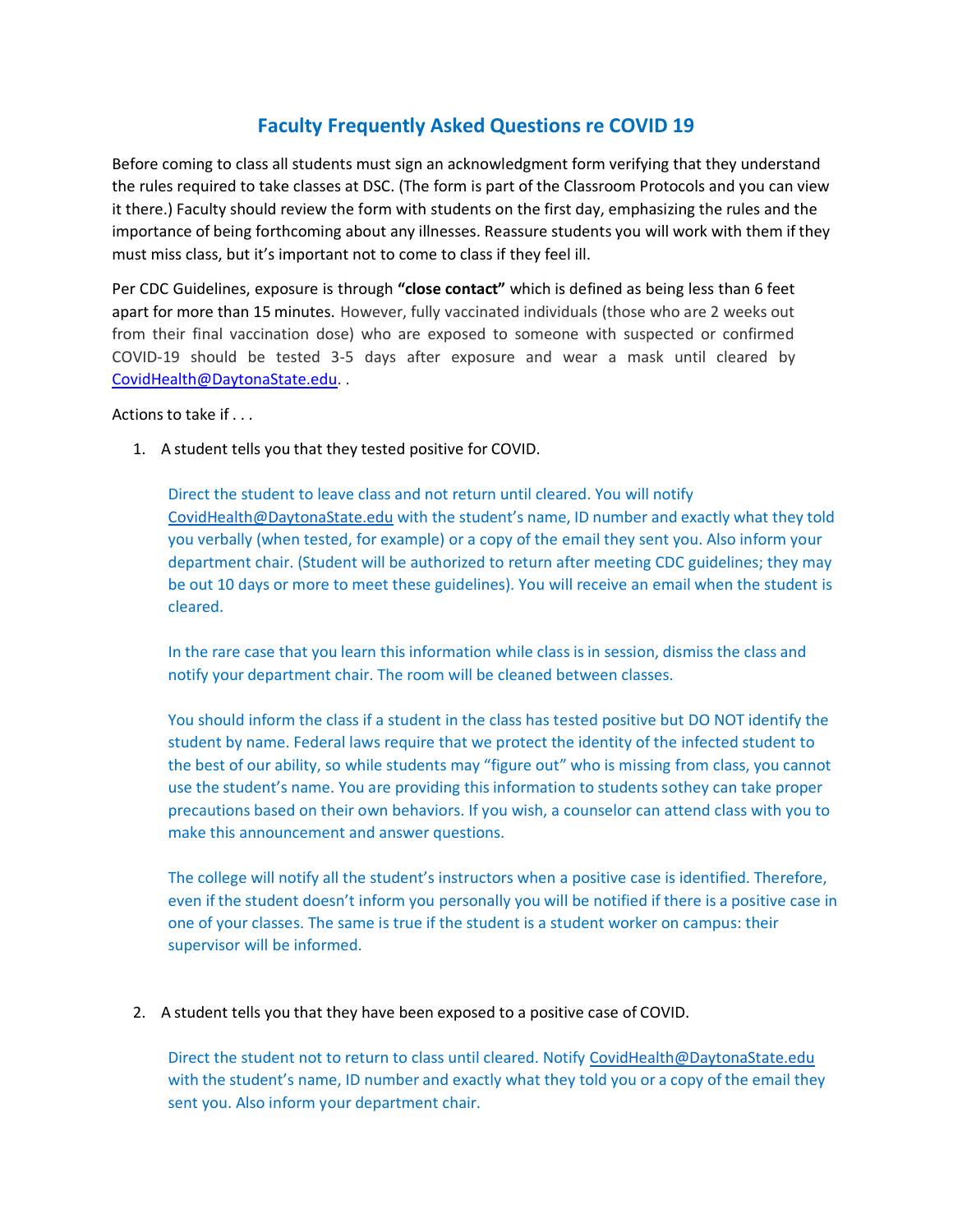3. A student tells you that have been exposed to someone who has symptoms and is waiting on a test.

Direct the student to notify CovidHealth@DaytonaState.edu.

4. A student appears to be sick in class (sneezing, coughing, etc.)

Notify [CovidHealth@DaytonaState.edu](mailto:CovidHealth@DaytonaState.edu) with student's name, ID number and a statement of exactly what you noticed in class. Also inform your department chair.

5. A student tells you that another student has tested positive but isn't revealing this information.

Relay this information to Cerese Ramos, Interim Dean of Student Development, with both students' ID numbers and date and time this information was given to you. Do not discuss with the otherstudent.

6. Are there circumstances where a student will be required to wear a mask?

Faculty may ask students to wear a mask but cannot require it inside classes except in select laboratory classes where PPE is related to learning outcomes in the course.

7. What work am I obligated to let a student make up? Should that depend on whether the student actually has COVID-19 or not?

Faculty are asked to allow work missed due to illness or quarantine to be turned in online so that students who are in isolationbut able to work can still keep up with the class. If a student is ill, allow make up work per your normal policy about students who have to miss class because of illness. Faculty should err on the side of allowing make up work under these unusual circumstances. There is no need to require proof of COVID-19 specifically to allow make up work.

8. Who will clean the classrooms between classes and with what products?

Faculty will be asked to spray down the desks and chairs between classes, as they leave the room. Cleaning supplies will be provided in each room with instructions and disposable gloves. The product we use is called Neutra-Dis, a CDC-approved organic product. It can be sprayed on and wiped off, or sprayed on and left to dry. If sprayed on and left to dry it is effective in 10 minutes. Instructions for the use of the cleaners are provided in each classroom. Gloves are not required for this product but are available for faculty who wish to use them. All classrooms will be cleaned by custodial staff each night.

- 9. What is the protocol for moving to Plan B or C, or modifying current offerings to increase online?
	- a. If the lab test positivity rate increases to 10% for 7 consecutive days in Volusia County and/or there is a 7-day moving average of 150 new cases per day for 7 days, the COVID task force will assess whether to change class scheduling to reduce density.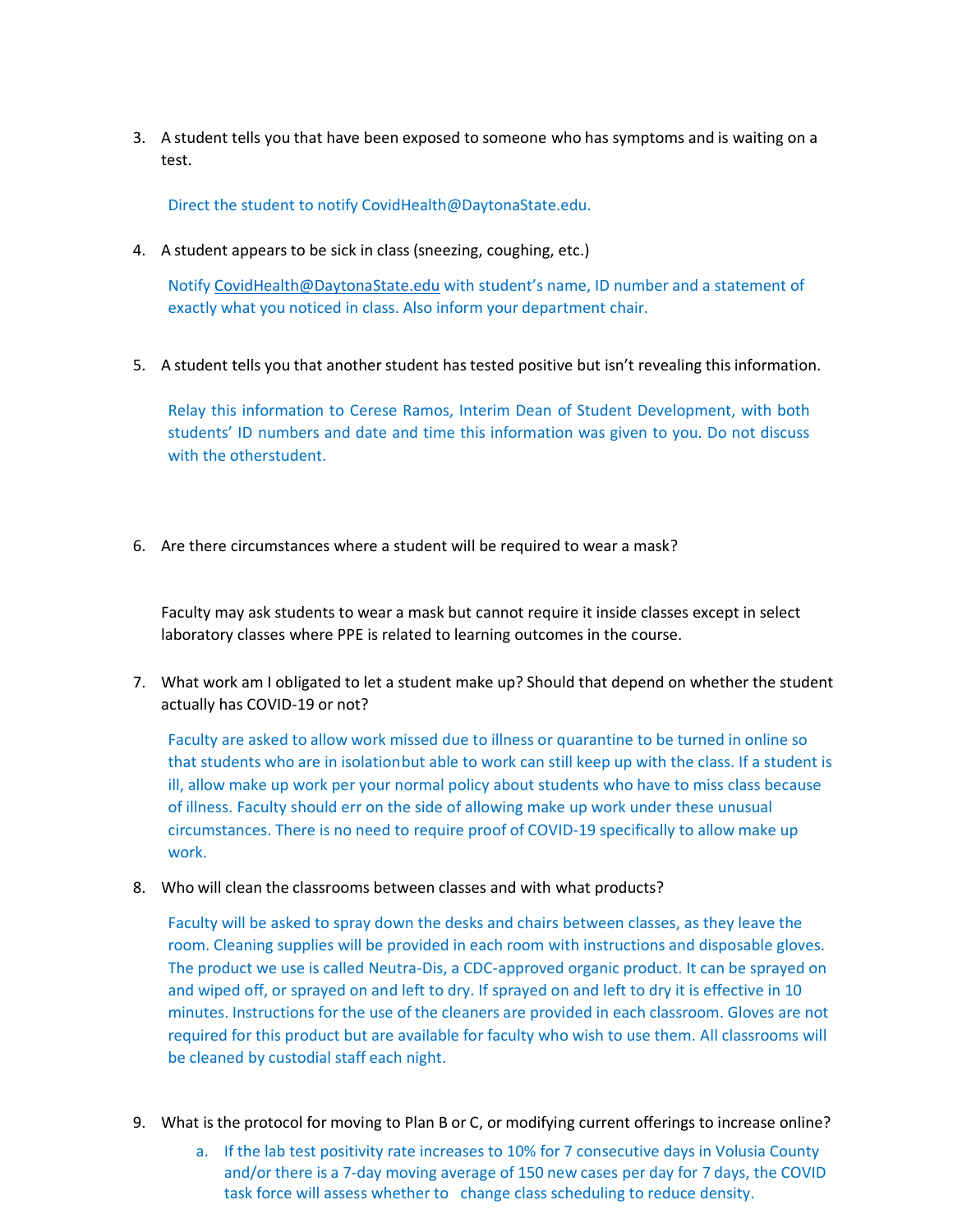## 10. What is the source of data used by the College to assess the extent of community spread?

Along with guidance from the CDC, we use the following Department of Health statistics for each county in Florida:

[http://ww11.doh.state.fl.us/comm/\\_partners/covid19\\_report\\_archive/covid19](http://ww11.doh.state.fl.us/comm/_partners/covid19_report_archive/covid19-data/covid19_data_latest.pdf) [data/covid19\\_data\\_latest.pdf](http://ww11.doh.state.fl.us/comm/_partners/covid19_report_archive/covid19-data/covid19_data_latest.pdf)

- 11. If teaching a hybrid class, will I need to take sick leave if I am in isolation (awaiting a COVID test after exposure, for example) but still able to work online?
	- a. If the faculty member is able to work from home and teach the hybrid class fully online, they may do so while in isolation. Unless they are unable to fulfill job duties (such as required virtual meetings, virtual office hours and online teaching) they do not need to take sick leave.
	- b. If they would like to take leave and have a substitute teach the f2f portion of their class, that is OK, but no faculty member will be made to substitute in a f2f class for another if they prefer not to do so. (We may need to ask another faculty member to sub in the online portion).
	- c. If the faculty member is unable to work from home because they are ill, they should take sick leave as they normally would. Please contact Employee Benefits for additional information and guidance.
- 12. Do the ventilation systems in campus buildings meet CDC guidelines for safety?

Yes, every building meets CDC standards. All building HVAC systems have been adjusted to let in maximum outside air, which is the recommendation from the CDC. Another way to increase air flow is to open the classroom door. If your room doesn't already have one, doorstops are available from Facilities through a request to your department chair.

- 13. What are the requirements for faculty to explain or enforce safety protocols in the classroom?
	- a. For your records we ask that faculty distribute (virtually or on paper), discuss, and require students to sign or acknowledge the Student Acknowledgement Form on the first day of class. This reinforces the rules and expectations for students in case a compliance issue arises. One suggestion is to use the form the way you normally use a syllabus quiz as the first assignment in the class. The form includes the rules about physical distancing, handwashing andthe importance of not coming to class if ill.